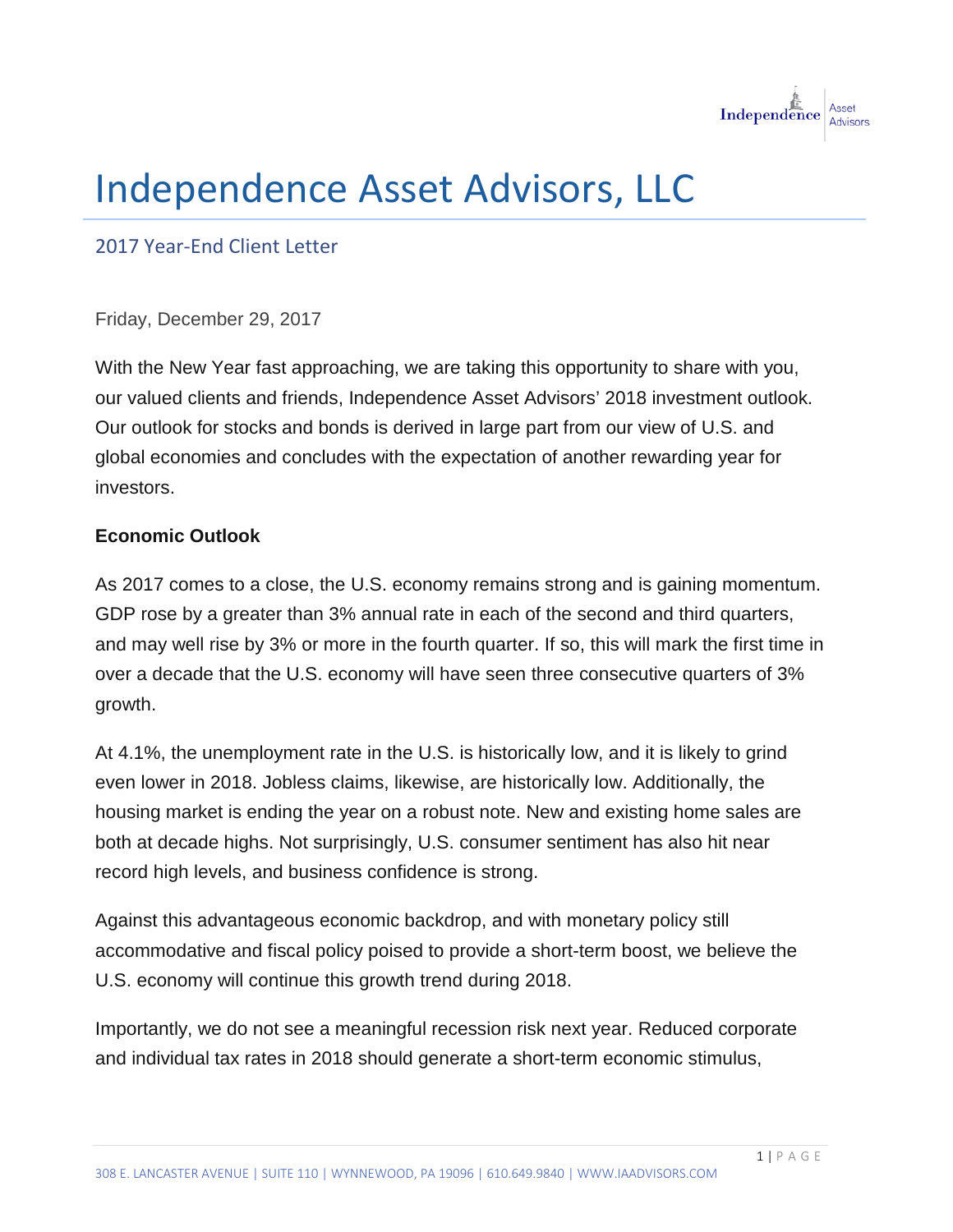pushing any recession out to 2019 or later. Reduced regulation, plus the immediate expensing of capital expenditures by corporations, should provide further support to U.S. economic growth in 2018. Importantly, inflation has remained tame through 2017, but it will likely rise modestly in 2018.

The economic picture is fairly bright throughout much of the rest of the world, as well. We are undeniably in the midst of a rare period of synchronized global economic growth, which appears to be accelerating. For the first time since 2010, all of the countries tracked by the Organization for Economic Cooperation and Development (OECD) are on track to post growth in 2017. The International Monetary Fund (IMF) has raised its forecast for global economic growth to 3.6% in 2017 and 3.7% in 2018. As is the case in the U.S., German consumer and business confidence are both near all-time highs, and Japanese business sentiment is likewise very strong. With central banks around the world remaining accommodative, we agree with the IMF that global economic growth will remain strong in 2018.

## **Commodity/Currency Outlook**

Key commodity prices rose in 2017, reflecting the strong global economic growth seen in 2017 and forecast for 2018. Oil prices in the U.S. are up about 10% this year, and at \$59 per barrel are poised to end 2017 near two-year highs. We expect U.S. oil prices generally to trade in the range of \$50 to \$65 per barrel in 2018. Copper enjoyed an exceptional year as prices finished up over 25% at over \$3.25 per pound and near fouryear highs. Even gold, a normally defensive asset, rose about 10% in 2017. The gold price increase (and to a lesser degree the oil and copper price increases) likely had more to do with the decline in the U.S. dollar during 2017, which is set to decline 10% this year as measured by the DXY dollar index. We do expect a stable and perhaps rising U.S. dollar for much of 2018 in part due to the combination of U.S. monetary tightening and fiscal stimulus, but note that larger budget deficits in the U.S. and less accommodative monetary policy abroad may produce headwinds for the dollar later in 2018 and beyond.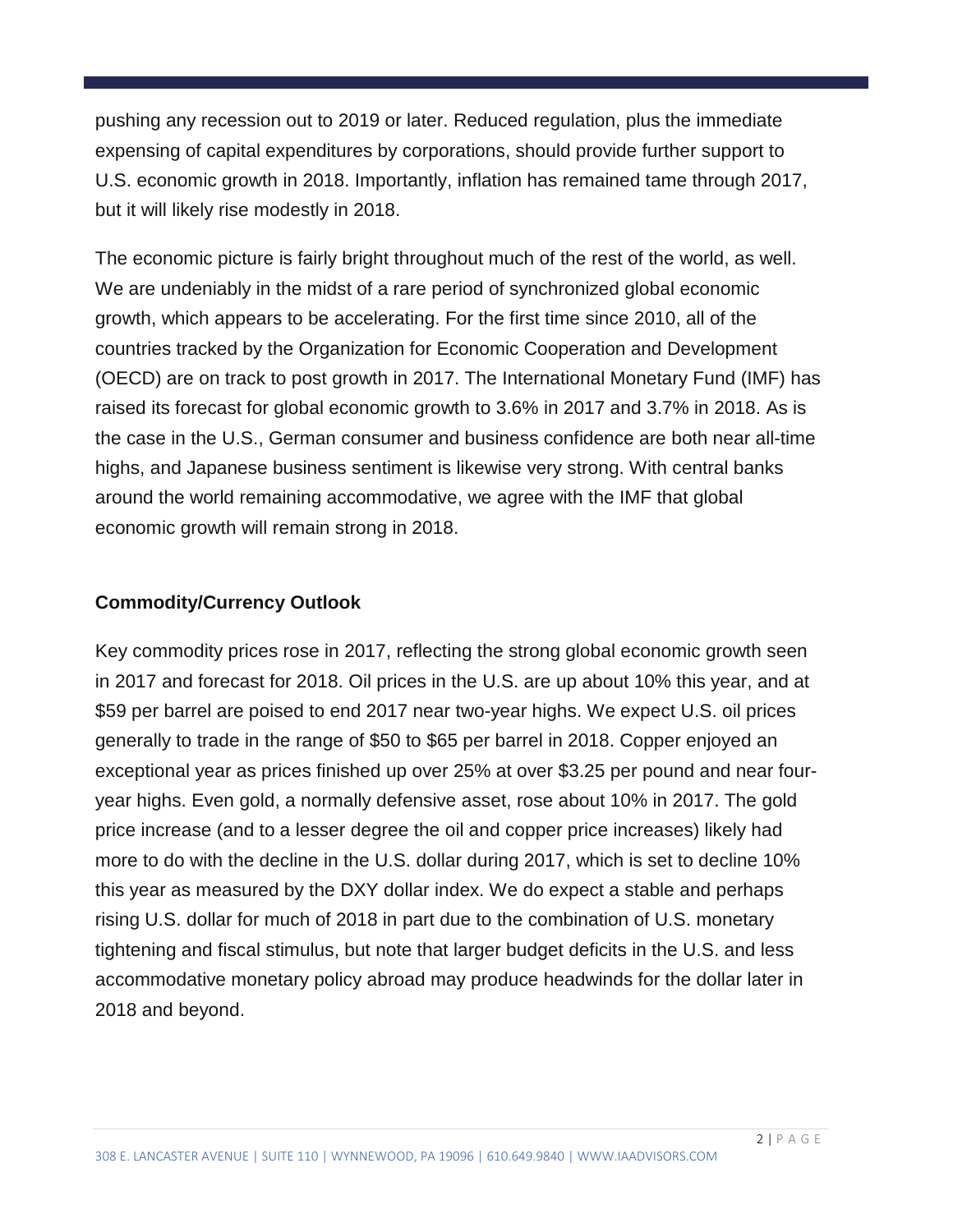## **Bond Outlook**

The secular, 30-year bull bond market likely came to an end post-Brexit in July 2016. While bonds will post positive returns in 2017, our outlook for fixed income in 2018 is cautious. The combination of a stronger economy, fiscal stimulus, less accommodating monetary policy and rising inflation all are supportive of rising bond yields and falling bond prices. Bond yields have risen substantially from their July 2016 lows, but remain at near historically low levels. We see a path of gradually higher yields in 2018, with Fed Funds ending the year 2% or more and the 10-year U.S. Treasury note potentially reaching around 3%. We also note a risk, similar to what was seen in 2003, that tax reform may produce a faster rise in the 10-year U.S. Treasury yield than is currently priced into the market.

However, even with the assumption of sub-par returns in 2018, we continue to believe that bonds are an important part of a balanced investment portfolio as they serve as a hedge against the downside risk inherent in the equity markets and provide a modest level of real income. In a rising rate environment, 2018 is likely to be a year where a focus on yield capturing strategies will optimize the return in bond portfolios and that trading strategies will underperform. It is precisely times like the present to remember the sage advice, "Don't fight the Fed."

## **Equity Outlook**

We closed 2017 with major U.S. stock indices at or near all-time highs, including the Dow Jones Transportation Average – an important barometer of domestic economic activity. Indeed, the S&P 500 ended up in December 2017, marking the first year *ever* when the S&P 500 posted positive total returns in every month of the calendar year. We are clearly in the midst of an extraordinary equity bull market. Many are wondering whether the bull market will continue in 2018. We are left grappling with the question: Is all the good news already priced in to the market?

Our forecast is that equity markets will continue to gain in 2018, albeit with markedly higher volatility. Strong and improving U.S. and global economies support this outlook, as does a strong corporate earnings climate. However, with equity valuations in the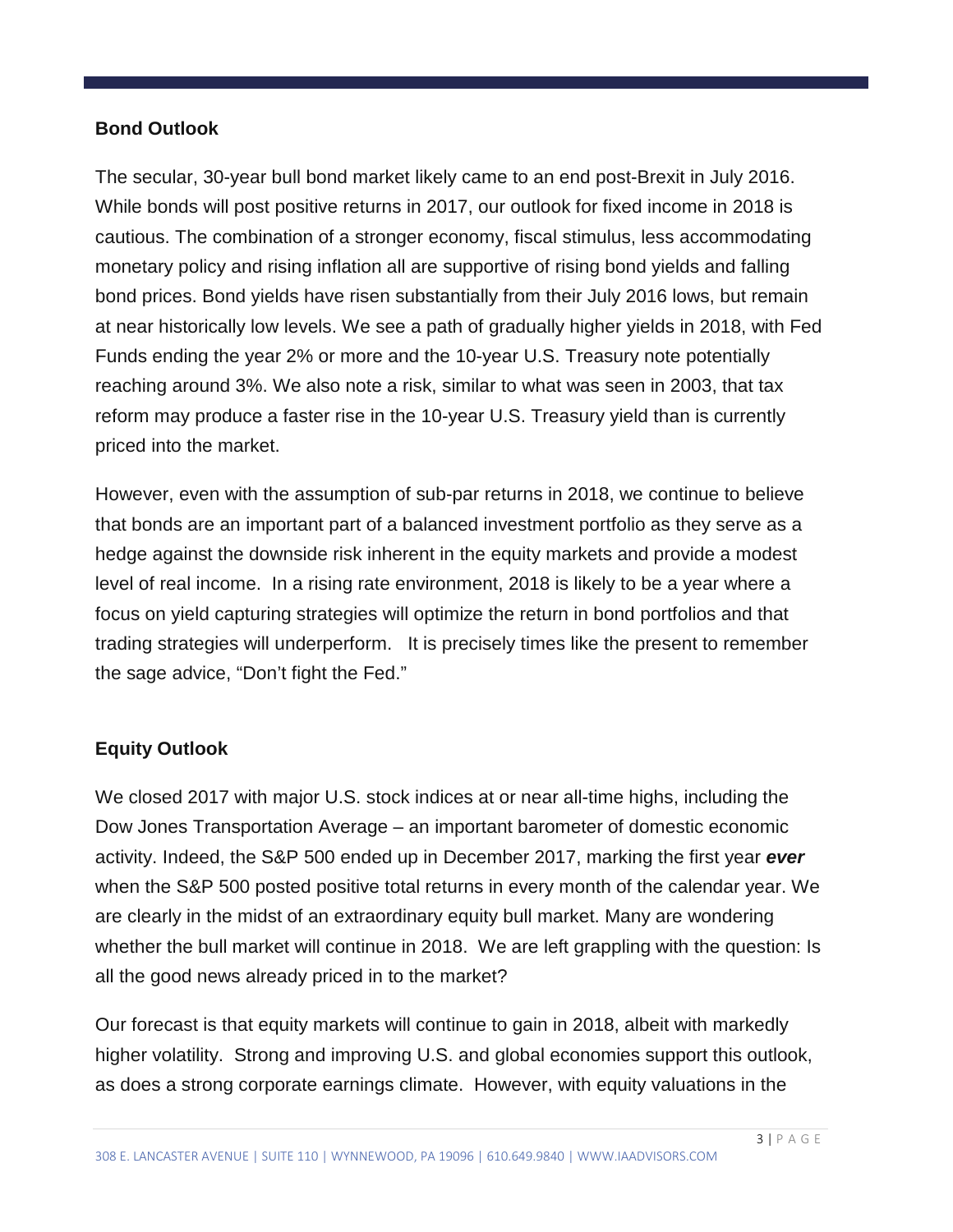U.S. stretched, we expect U.S. equity gains to be muted and constrained by earnings growth in the mid-single digits. The S&P 500 has not had a 10% or more correction in almost two years. It is likely that this remarkable run will end, as we expect several pullbacks and at least one correction of 10% or greater in 2018. With accelerating earnings growth in Europe and many international markets, international equities (EAFE) are poised to outperform domestic stocks over the next few years.

The potential risks to the equity markets in 2018 are many, including: continuing dysfunction in Washington D.C. (a budget deal needs to be reached in mid-January); inflation accelerating more quickly than markets anticipate; the Federal Reserve adopting a more hawkish approach to monetary policy than expected; U.S. immigration policies exacerbating skilled labor shortages; and U.S. trade policy becoming more combative and leading to disruptions in supply chains. We also need to be mindful that November 2018 mid-term elections will in all likelihood increase policy uncertainty. Outside of the U.S., China – now a positive contributor to the global economy – is a source of potential economic turmoil. Should its growth rate slow, its currency weaken appreciably, or a debt crisis emerge, emerging markets and large developed market trading partners could be negatively impacted. Geopolitical conflict always poses a risk, whether with China, North Korea, Russia or the Middle East, but these setbacks are nearly always temporary. Ultimately, recessions produce two out of three bear markets and aggressive Fed tightening accounts for the rest. With no recession foreseen before the second half of 2019 or later, we are optimistic that 2018 will be another positive year for equities.

In the environment described above, we believe active management and stock selection will take on greater importance. We stress the benefits of diversification and thoughtful asset allocation in a rising risk environment.

## **Conclusion**

Overall, we think 2018 will be a rewarding year for investors as the earnings-driven equity market continues, notwithstanding markedly higher volatility, to provide positive returns. Although pullbacks may become more frequent and more pronounced, the